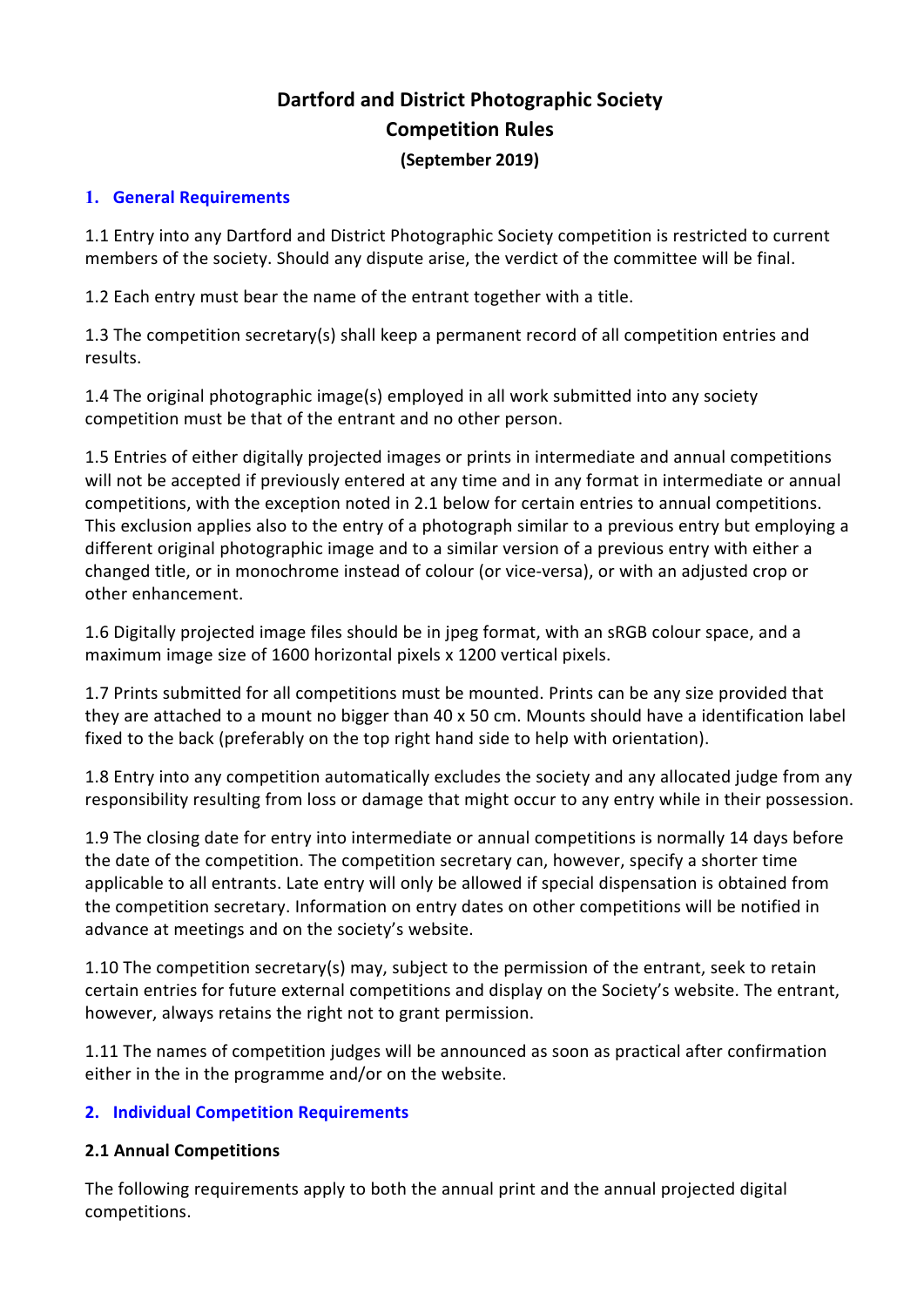Members can enter up to four photographs into each annual competition. Each entry should be put into one the four categories below:

Nature Pictorial Portraiture Record

Members can choose any combination of categories subject to an overall total of up to four photographs. The category of each photograph is to be identified by the entrant. Entries can be monochrome or colour.

As an exception to paragraph 1.5 each entrant may enter into an annual competition up to two photographs previously entered in previous seasons' intermediate competitions. A photograph from an intermediate competition can only be entered one time into any annual competition, and the entrant should provide the competition secretary with the date of the competition and title used when the photograph was previously entered.

The competition will be judged by a KCPA Premier Judge/PAGB listed judge, who will be required to comment upon, and mark, all entries. Competitions will be judged on the PAGB 2-5 mark basis. The judge will select the best photograph in each of the categories and from these will select the overall winner. Certificates will be awarded to the category winners and to the overall winner.

# **2.2 The Intermediate Competitions**

There will be four intermediate competitions each photographic year, two print competitions and two projected digital image competitions. Unless a particular competition has a specific requirement listed in the programme, all intermediate competitions will be assumed to be open subject and members will be allowed up to three entries in each competition. Prints and PDIs can be monochrome or colour, but normal print size/PDI requirements will apply, unless specifically modified for a particular competition. An external judge will be employed and will be required to comment on, and mark on the PAGB 2-5 point basis, all entries, and select first, second and third places. Certificates will be awarded to the winners of each competition.

### **2.3 The President's Cup**

The President's Cup is an annual competition whose subject, format and entry requirements are decided by the president at the previous AGM. The conditions for the given year will be advised in the annual programme and the website. Judging will be carried out by the President\*. A maximum of three entries per member is allowed. The collection of entries will be arranged by the competition secretary(s) and entries should be available no later than two weeks before the judging..

(\*The President shall have the right to nominate an alternative judge, should this be appropriate, and shall be the sole arbiter in any dispute or ruling not specifically covered by the conditions above.)

### **2.4 The George Nuttall Trophy**

The George Nuttall Trophy is awarded to members who have not won a major trophy in previous years, or not previously won the trophy. The trophy will be awarded to the qualifying member with the highest aggregate score for those photographs taking first, second or third places in intermediate competitions plus those photographs placed first in a category in the annual competitions.